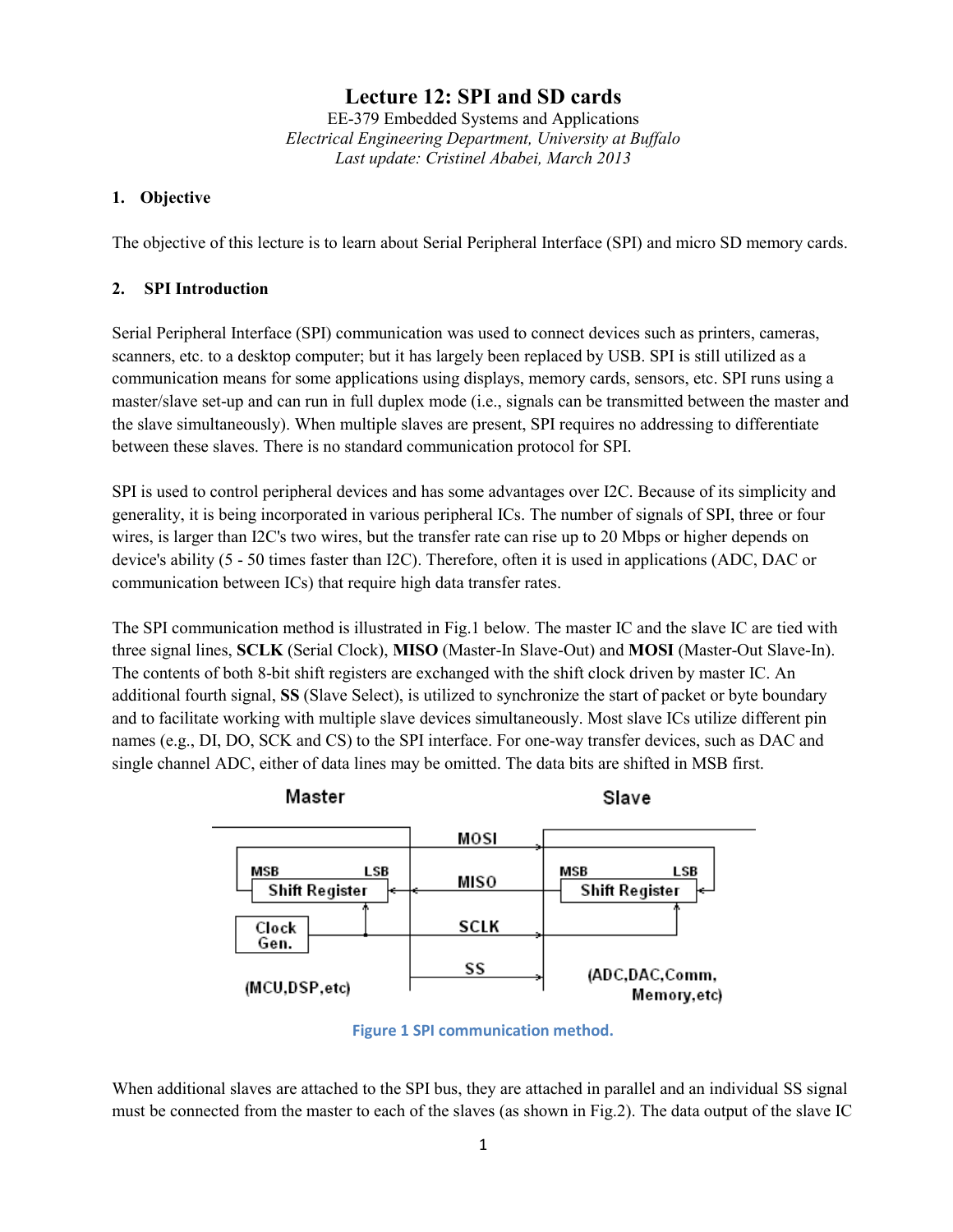is enabled when the corresponding SS signal is set; the data output is disconnected from the MISO line when the slave device is deselected.



**Figure 2 Single master multiple slaves configuration.**

In SPI, data shift and data latch are done on opposite clock edges. Consequently, the four different operation modes (as a result of the combination of clock polarity and clock phase) that the master IC can configure its SPI interface are shown in Fig.3 below.



**Figure 3 The four different operation modes of SPI.**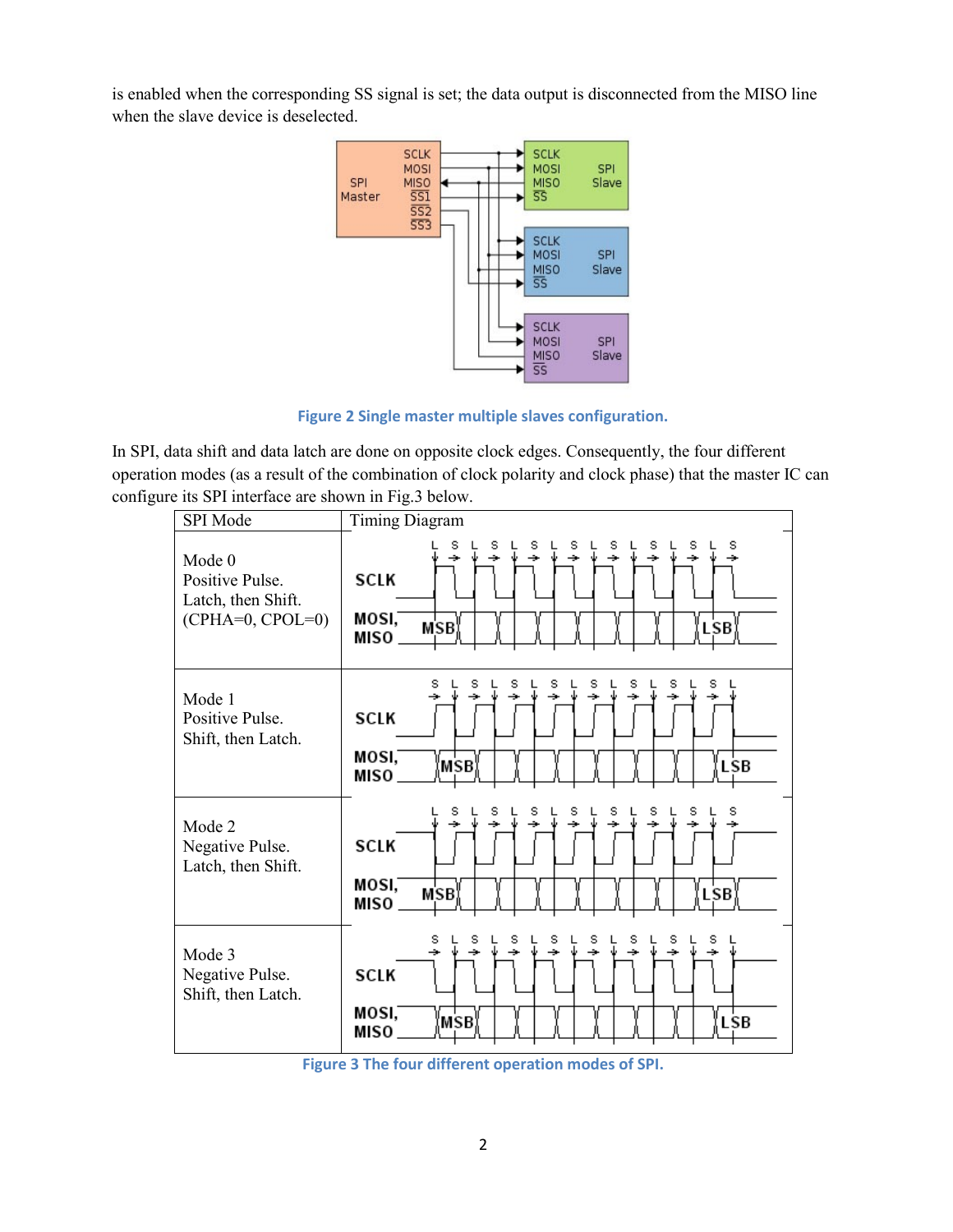There is a lot of online information on SPI. You should search and read some for more details. Good starting points are the references suggested in [1] from where most of the above material has been adopted. Also, read Chapter 17 of the LPC17xx User Manual for details on the SPI interface available on the LPC1768 MCU that we use in this course.

# **3. MMC and SDC Cards**

### *A) Background*

The Secure Digital Memory Card (SDC) is the de facto standard memory card for mobile devices. The SDC was developed as upper-compatible to Multi Media Card (MMC). SDC compliant equipment can also use MMCs in most cases. These cards have basically a flash memory array and a (micro)controller inside. The flash memory controls (erasing, reading, writing, error controls, and wearleveling) are completed inside the memory card. The data is transferred between the memory card and the host controller as data blocks in units of 512 bytes; therefore, these cards can be seen as generic hard disk drives from the view point of upper level layers. The currently defined file system for the memory card is FAT12/16 with FDISK petitioning rule. The FAT32 is defined for only high capacity ( $\geq$ =4G) cards.

Please take a while and read the following very popular webpage that describes the use of MMC and SDC cards: [http://elm-chan.org/docs/mmc/mmc\\_e.html](http://elm-chan.org/docs/mmc/mmc_e.html)

A lot of the concepts described in the aforementioned webpage apply also to working with micro SD cards, which we'll use in the examples studied later on in this lecture.

A block diagram of the SD card is shown in Fig.4. It consists of a 9-pin interface, a card controller, a memory interface and a memory core. The 9-pin interface allows the exchange of data between a connected system and the card controller. The controller can read/write data from/to the memory core using the memory core interface. In addition, several internal registers store the state of the card. The controller responds to two types of user requests: control and data. Control requests set up the operation of the controller and allow access to the SD card registers. Data requests are used to either read data from or write data to the memory core.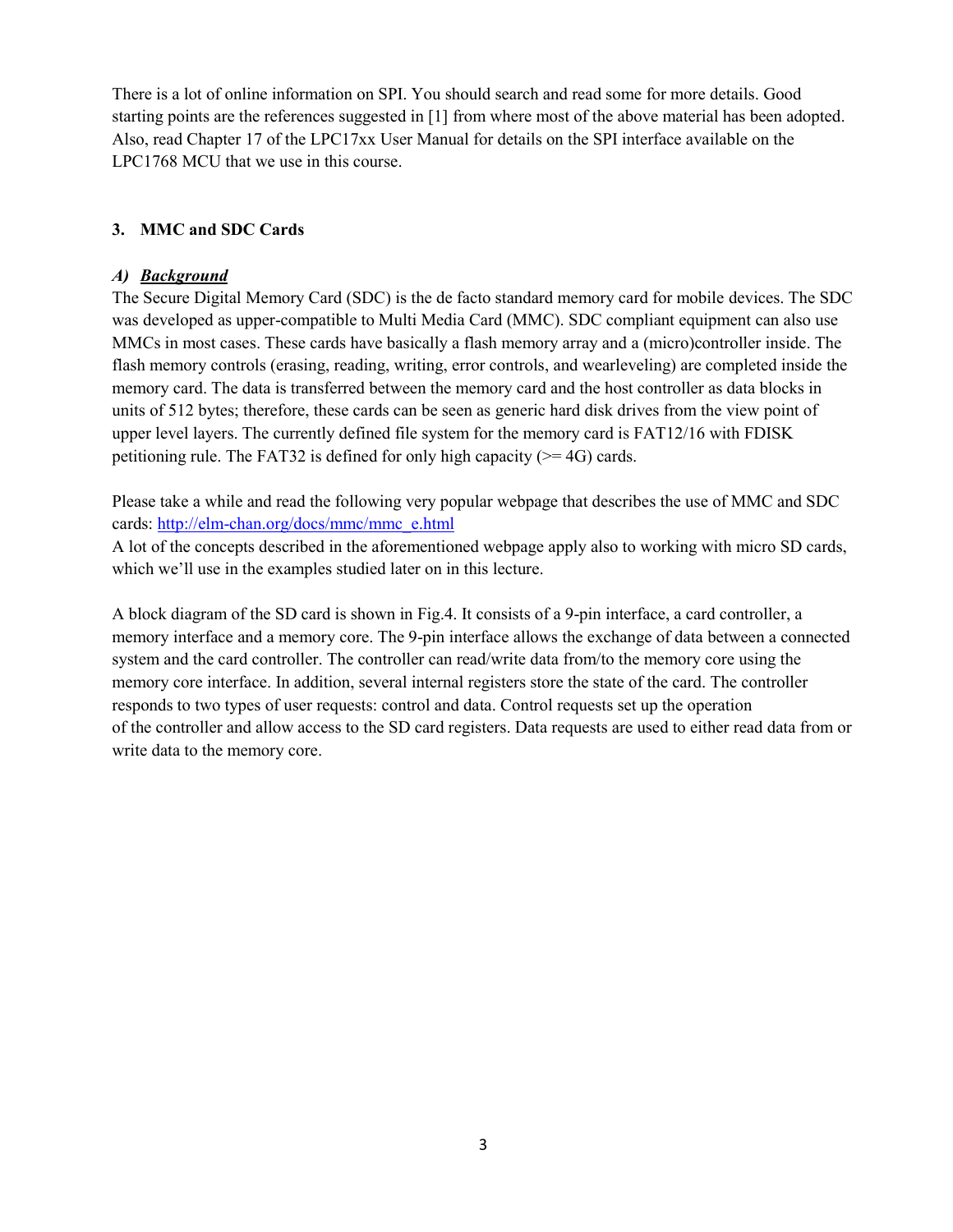

**Figure 4 Block diagram of an SD card.**

### B) *Communication with SD cards*

Communication with an SD card can be done in one of two modes: the SD mode or the SPI mode. By default, the SD card operates in the SD mode. However, we'll work with the SPI mode and communicate with it using the SPI protocol.

Communication with the SD card is performed by sending commands to it and receiving responses from it. A valid SD card command consists of 48 bits as shown in Fig.5. The leftmost two bits are the start bits which we set to (01). They are followed by a 6-bit **command number** and a 32-bit argument where additional information may be provided. Next, there are 7 bits containing a Cyclic Redundancy Check (CRC) code, followed by a single stop bit (1).

| 474645 |                                                      | 40.39 |                                |  |
|--------|------------------------------------------------------|-------|--------------------------------|--|
|        | $\begin{bmatrix} 0 & 1 \end{bmatrix}$ Command Number |       | Argument $\vert$ CRC $\vert$ 1 |  |

**Figure 5 Format of the 48-bit command for an SD card.**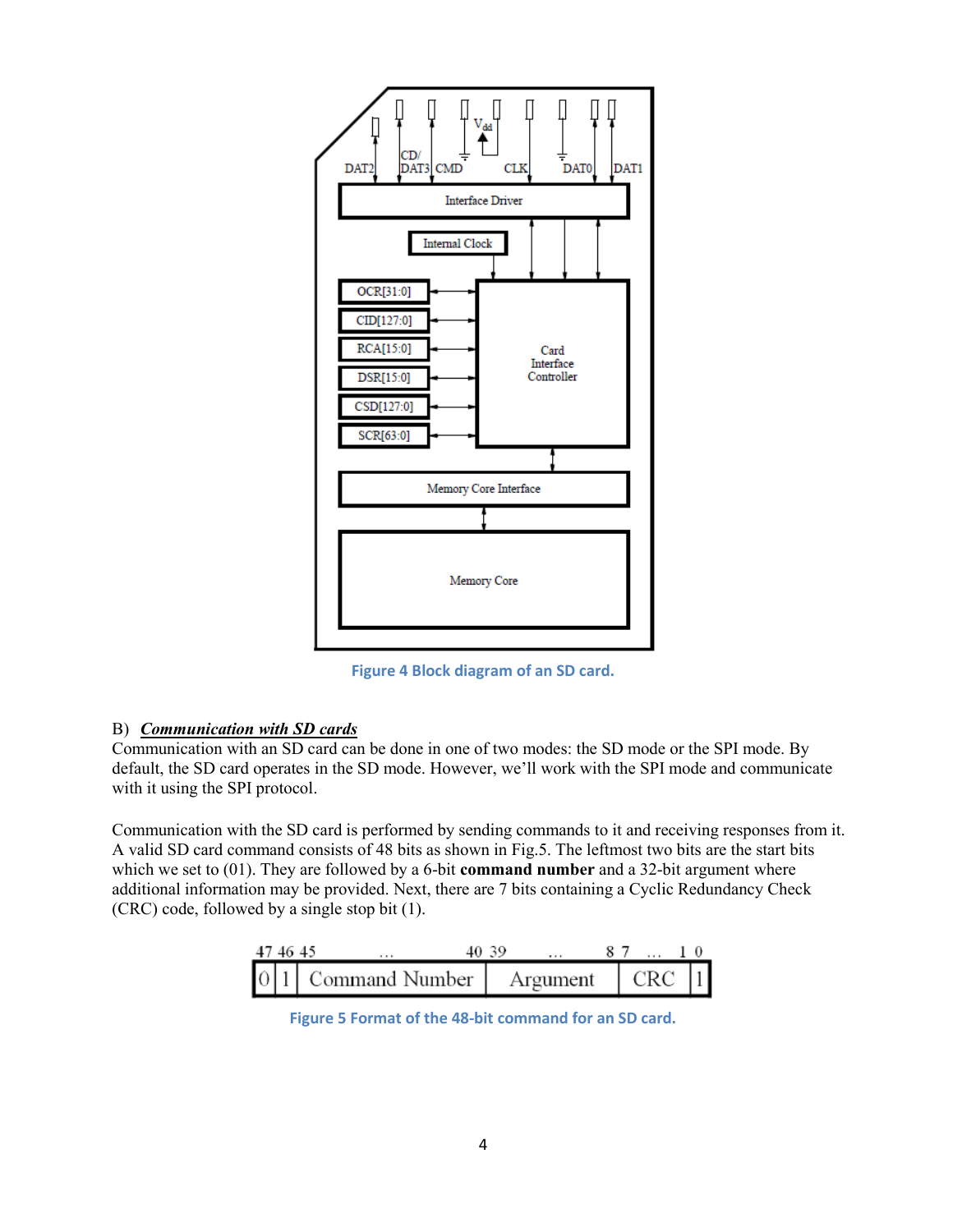The CRC code is used by the SD card to verify the integrity of a command it receives. By default, the SD card ignores the CRC bits for most commands (except CMD8) unless a user requests that CRC bits be checked upon receiving every message.

Sending a command to the SD card is performed in serial fashion. By default, the MOSI line is set to 1 to indicate that no message is being sent. The process of sending a message begins with placing its mostsignificant bit on the MOSI line and then toggling the SD CLK signal from 0 to 1 and then back from 1 to 0. Then, the second bit is placed on the MOSI line and again the SD CLK signal is toggled twice. Repeating this procedure for each bit allows the SD card to receive a complete command.

Once the SD card receives a command it will begin processing it. To respond to a command, the SD card requires the SD CLK signal to toggle for at least 8 cycles. Your program will have to toggle the SD CLK signal and maintain the MOSI line high while waiting for a response. The length of a response message varies depending on the command. Most of the commands get a response mostly in the form of 8-bit messages, with two exceptions where the response consists of 40 bits.

To ensure the proper operation of the SD card, the SD CLK signal should have a frequency in the range of 100 to 400 kHz.

To communicate with the SD card, your program has to place the SD card into the SPI mode. To do this, set the MOSI and CS lines to logic value 1 and toggle SD CLK for at least 74 cycles. After the 74 cycles (or more) have occurred, your program should set the CS line to 0 and send the command CMD0:

#### **01 000000 00000000 00000000 00000000 00000000 1001010 1**

This is the reset command, which puts the SD card into the SPI mode if executed when the CS line is low. The SD card will respond to the reset command by sending a basic 8-bit response on the MISO line. The structure of this response is shown in Fig.6. The first bit is always a 0, while the other bits specify any errors that may have occured when processing the last message. If the command you sent was successfully received, then you will receive the message  $(00000001)_{2}$ .



**Figure 6 Format of a basic 8-bit Response to every command in SPI mode.**

To receive this message, your program should continuously toggle the SD CLK signal and observe the MISO line for data, while keeping the MOSI line high and the CS line low. Your program can detect the message, because every message begins with a 0 bit, and when the SD card sends no data it keeps the MISO line high. Note that the response to each command is sent by the card a few SD CLK cycles later. If the expected response is not received within 16 clock cycles after sending the reset command, the reset command has to be sent again.

Following a successful reset, test if your system can successfully communicate with the SD card by sending a different command. For example, send one of the following commands, while keeping the CS at value 0: (i) Command CMD8

### **01 001000 00000000 00000000 00000001 10101010 0000111 1**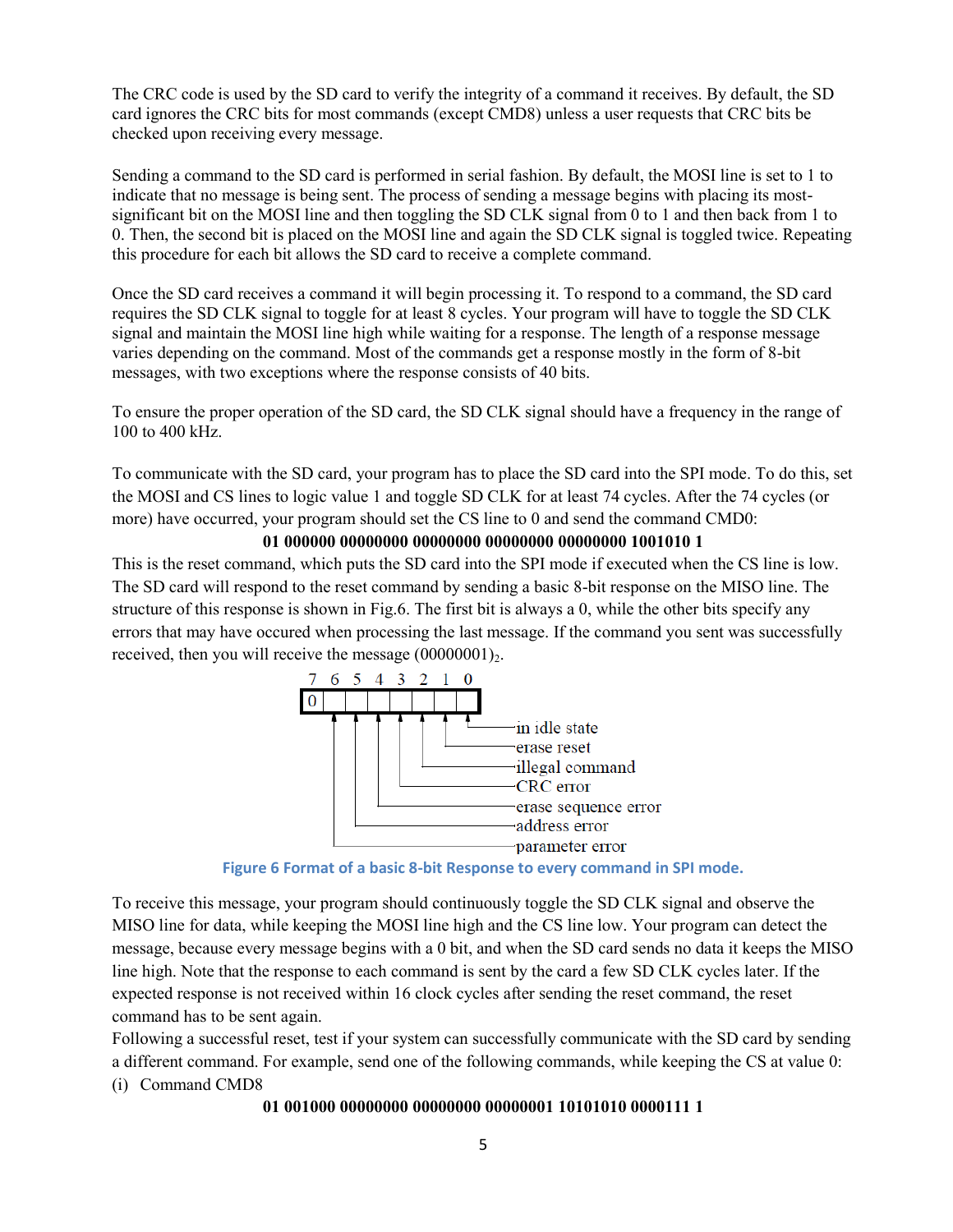This command is only available in the latest cards, compatible with SD card Specifications version 2.0. For most older cards this command should fail and cause the SD card to respond with a message that this command is illegal.

(ii) Command CMD58

# **01 111010 00000000 00000000 00000000 00000000 0111010 1**

This command requests the contents of the operating conditions register for the connected card.

A response to these commands consists of 40 bits (see Fig.7), where the first 8 bits are identical to the basic 8-bit response, while the remaining 32 bits contain specific information about the SD card. Although the actual contents of the remaining 32 bits are not important for this discussion, a valid response indicates that your command was transmitted and processed successfully. If successful, the first 8 bits of the response will be either 00000001or 00000101 depending on the version of your SD card.



**Figure 7 The format of the 40-bit Response.**

The steps necessary to complete the SD card initialization are shown in the flowchart in Fig.8. The flowchart consists of boxes in which a command number is specified. Starting at the top of the flowchart, each command has to be sent to the SD card, and a response has to be received. In some cases, a response from the card needs to be processed to decide the next course of action, as indicated by the diamond-shaped decision boxes.

This is just one example of such an initialization sequence (credit:

[ftp://ftp.altera.com/up/pub/Altera\\_Material/12.0/Laboratory\\_Exercises/Embedded\\_Systems/DE2/embed\\_la](ftp://ftp.altera.com/up/pub/Altera_Material/12.0/Laboratory_Exercises/Embedded_Systems/DE2/embed_lab9.pdf) [b9.pdf,](ftp://ftp.altera.com/up/pub/Altera_Material/12.0/Laboratory_Exercises/Embedded_Systems/DE2/embed_lab9.pdf) from where portions of this discussion are adopted). It's possible that it may work or not depending on the type of card you use and on its manufacturer. Other similar such flowcharts exist; for example: [http://elm-chan.org/docs/mmc/sdinit.png.](http://elm-chan.org/docs/mmc/sdinit.png) Most of the times, you will have to try to implement several of them until you will get it to work; unless you use a known card and an already written program for that card.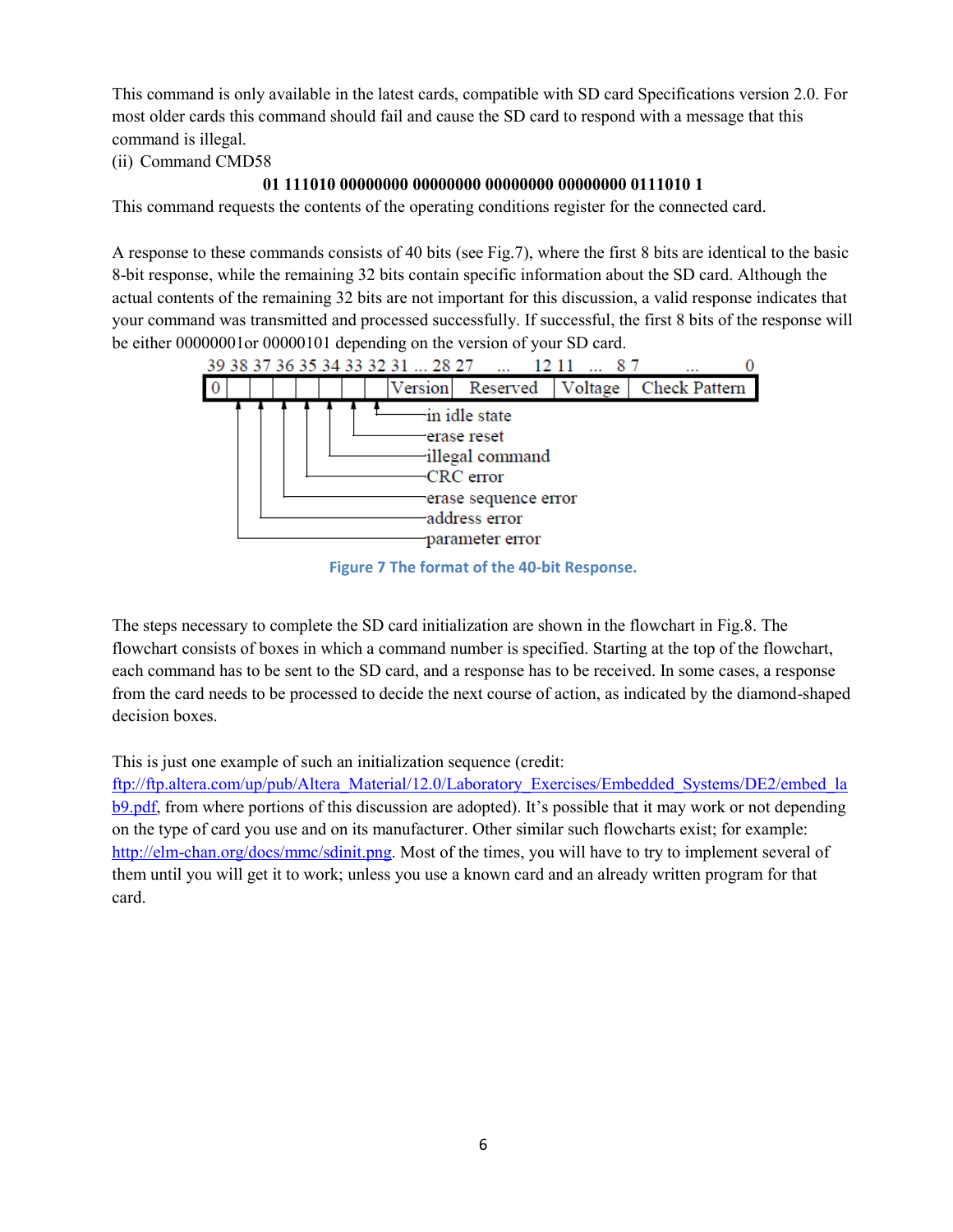

**Figure 8 Flowchart of a generic SD card initialization routine in SPI mode.**

# *C) FAT File system basics*

Microcontrollers are relatively memory constrained, e.g., 512K bytes flash, which limits the ability to store large quantities of data either as inputs to or outputs from an embedded program. For example, in a game application it might be desirable to access sound and graphic files or in a data logging application, to store extended amounts of data. In addition, accessing the contents of the flash requires a special interface and software. In such applications it is desirable to provide external storage which the MCU can access while running and the user/programmer can easily access at other times. SD cards provide a cost effective solution which can be accessed by both the processor and user. In practice, these cards have **file systems** (typically FAT) and can be inserted in commonly available adaptors. Furthermore, the physical interface of most SD cards has a SPI mode (described in the previous section and which is demonstrated with an actual implementation in Example 1 in the next section) which is accessible.

Communicating with an SD memory card is relatively simple using some SPI driver like the one described in the previous section. However, controlling the card and interpreting the data communicated requires significant additional software. Such software practically elevates the level of access to the card to a higher level of abstraction as illustrated in Fig.9 (user or application space).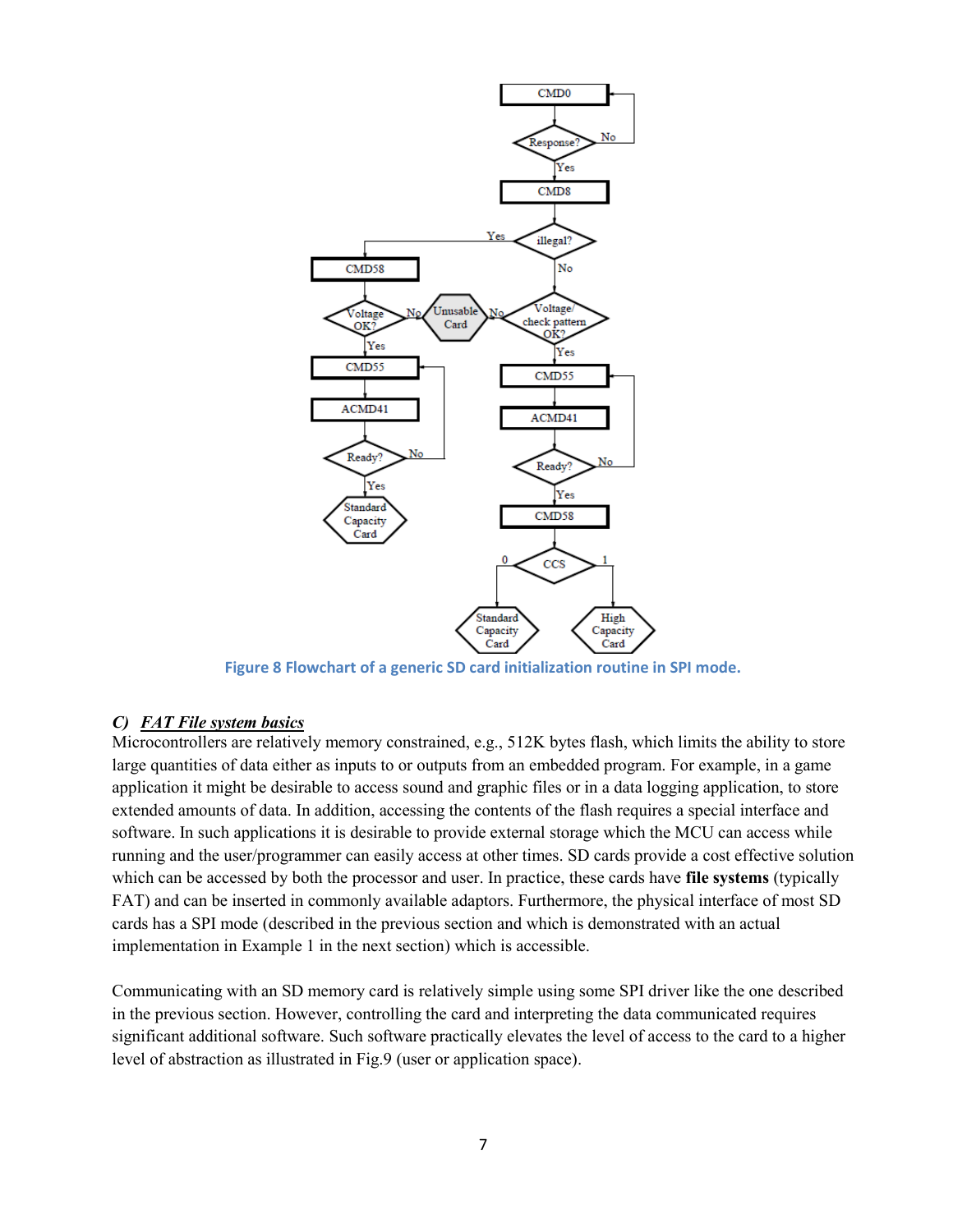

**Figure 9 SD card software stack.**

The aforementioned software is typically what is referred as a **FAT file system driver**. One such example is the available widely used FatFs module, which with some amount of porting could be utilized with our SPI driver. Note that Keil offers a similar module too, but it's not free; if you tried to compile for example the **SD** File/ project, you will get an error as you would need an RL license...

The data on an SD card is organized as a file system – cards below 2GB are typically formatted as FAT16 file systems. In a FAT file system, the first several storage blocks are used to maintain data about the file system – for example allocation tables – while the remaining blocks are used to store the contents of files and directories.

An application, which wishes to access data stored on an SD Card, utilizes file level commands such as open, read, and write to access specific files within the SD card file system. These commands are provided by a FAT file system driver. The FAT file system issues commands at the level of block reads and writes without any knowledge of how these commands are implemented. A separate SD driver implements these commands. Finally, the SD driver utilizes the SPI interface to communicate with the SD Card.

Fortunately, it is not necessary to write all of this software. One can use of the FatFs generic file system (or use licensed ones but for pay, like the one from Keil). This open source package provides most of the components required including a "generic" SD driver that is relatively easily modified to utilize with any typical SPI driver.

To understand how an application interacts with FatFs, consider the example derived from the FatFs sample distribution illustrated in Fig.10 (credit:<http://homes.soic.indiana.edu/geobrown/c335> from where portions of this description have been adopted too). This example fragment assumes it is communicating with an SD card formatted with a fat file system which contains file in the root directory called MESSAGE.TXT. The program reads this file, and creates another called HELLO.TXT. Notice the use of relatively standard file system commands.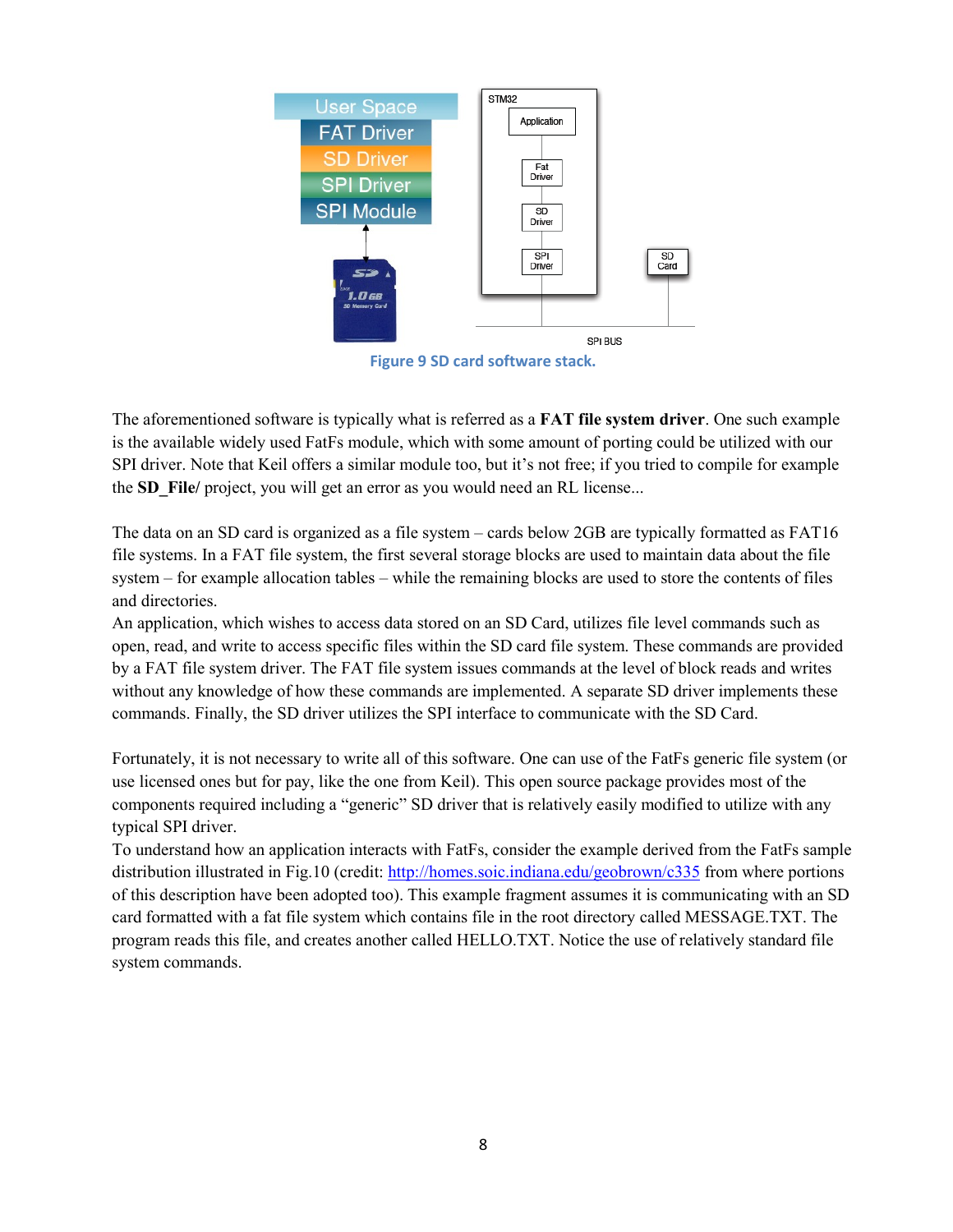```
f_mount(0, &Fatfs);/* Register volume work area */
xprintf("\nOpen an existing file (message.txt).\n");
rc = f_open(&Fil, "MESSAGE.TXT", FA_READ);
1f (lrc) {
  xprintf("\nType the file content.\n");
  for (;;) {
    /* Read a chunk of file */
    rc = f_{read}(&F11, Butf, sizeof Buff, & br);if (rc || !br) break; /* Error or end of file */
    for (1 = 0; 1 < br; 1++)/* Type the data */myputchar(Buff[1]);
  x
  if (rc) die(rc);xprintf("\nClose the file.\n");
 rc = f_{close}(kF11);if (rc) die(rc);\mathbf{r}xprintf("\nCreate a new file (hello.txt).\n");
rc = f_open(&F11, "HELLO.TXT", FA_WRITE | FA_CREATE_ALWAYS);
if (rc) die(rc);xprintf("\nWrite a text data. (Hello world!)\n");
rc = f_write(kF11, "Hello world! \r\n', 14, kbw);if (rc) die(rc);xprintf("%u bytes written.\n", bw);
```
**Figure 10 FatFs example.**

#### **4. Example 1: Reading from a micro SD card (1GB) raw data from fixed physical addresses**

In this example, I simply read raw data from a fixed physical address on the micro SD memory card. The SD card has only one file, which is a small .png image **alfaromeo.png** with size 320x240 pixels. Using the free HxD hexadecimal editor, I first found that the physical address where the file is stored inside the memory is **0x00040000**. This is a neat editor, which also shows the contents of the file as in figure below: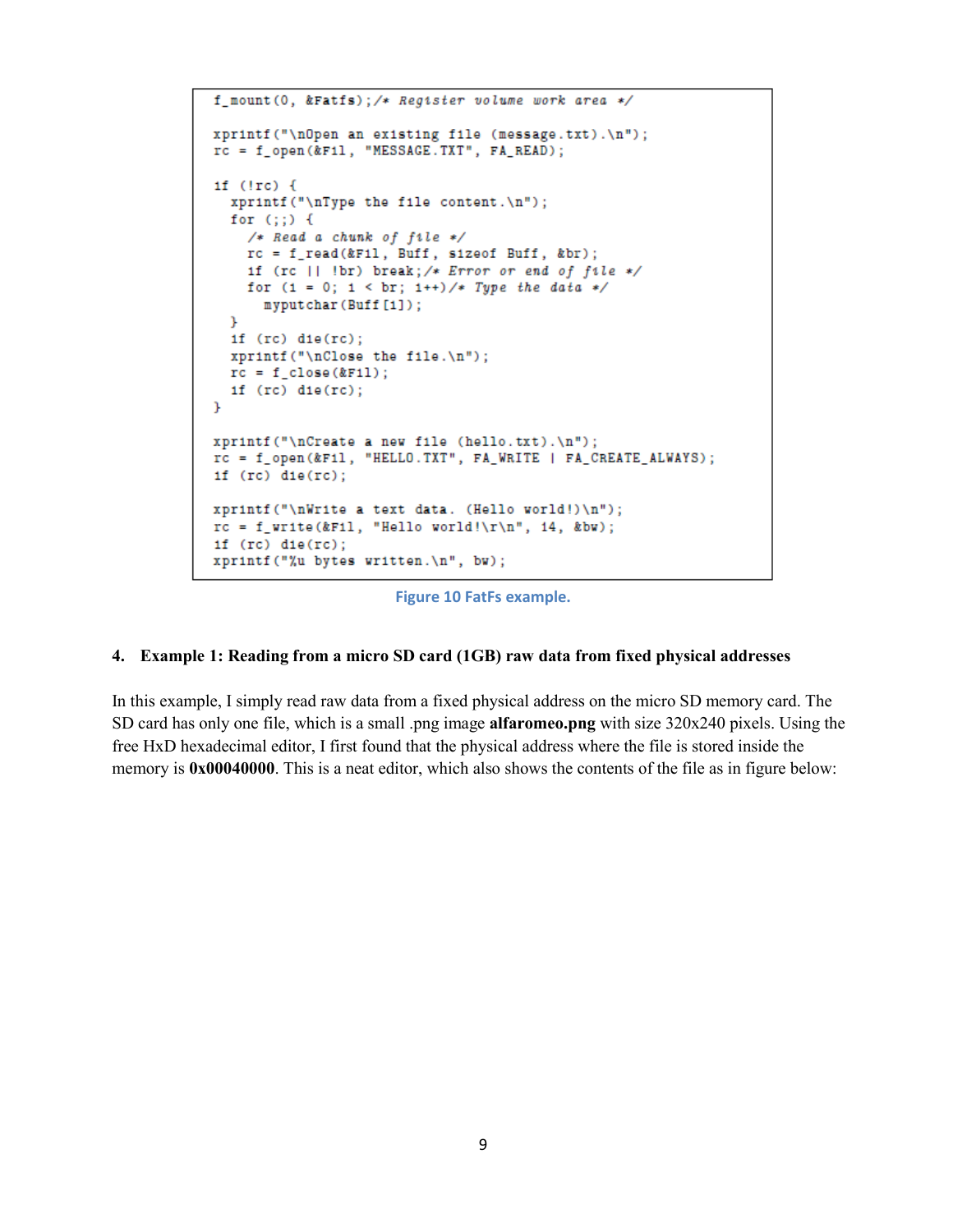| <b>M</b> HxD - [M:\BUFFALO\ee_embedded_systems\labs\lab5_sd_usb\alfaromeo.png] |            |                                                |      |      |                |           |                         |     |                |                |      |                      | 그미지        |            |     |             |          |           |                                                                                                                                                        |  |
|--------------------------------------------------------------------------------|------------|------------------------------------------------|------|------|----------------|-----------|-------------------------|-----|----------------|----------------|------|----------------------|------------|------------|-----|-------------|----------|-----------|--------------------------------------------------------------------------------------------------------------------------------------------------------|--|
|                                                                                | 581        | File Edit Search View Analysis Extras Window ? |      |      |                |           |                         |     |                |                |      |                      |            | <u>니레지</u> |     |             |          |           |                                                                                                                                                        |  |
|                                                                                |            |                                                |      | 냏    |                | $+$ + 16  |                         | ÷   | ANSI           |                |      | $\blacktriangledown$ | <b>hex</b> |            |     |             |          |           |                                                                                                                                                        |  |
|                                                                                | 關          | alfaromeo.png                                  |      |      |                |           |                         |     |                |                |      |                      |            |            |     |             |          |           |                                                                                                                                                        |  |
|                                                                                | Offset (h) |                                                | 00.  |      | 01 02          |           | 03 04 05 06 07 08 09    |     |                |                |      |                      |            | OA OB OC   |     | OD OE OF    |          |           |                                                                                                                                                        |  |
|                                                                                | 00000000   |                                                | 89   | 50   | 4E             | 47        | OD.                     | ОA  |                | 1A OA          | -00- | -00                  | -00        | OD.        |     | 49 48 44 52 |          |           | $\mathbb{R}$ PNGIHDR                                                                                                                                   |  |
|                                                                                | 00000010   |                                                | ΩO   | nn   | O1.            | 40.       | .nn                     | 00  | 00.            | FO             | 08   | 02                   | 00         | 00         | 00  | FE 4F       |          | 2 A       | $\ldots 0 \ldots 0 \ldots$                                                                                                                             |  |
|                                                                                | 00000020   |                                                | зс   | nn   | nn             | nn.       | 06                      | 62  | 4B             | 47             | 44   | nn                   | FF         | 00         | FF  | 00.         | FF       | AO.       | <bkgd.ÿ.ÿ.ÿ< th=""><th></th></bkgd.ÿ.ÿ.ÿ<>                                                                                                             |  |
|                                                                                | 00000030   |                                                | BD.  | 17   | 93.            | nn.       | .nn                     | nn  | n9             | 70.            | 48   | 59                   | 73         | nn         | oο  | OE.         | C4.      | 00        | ks pHYs Ä.                                                                                                                                             |  |
|                                                                                | 00000040   |                                                | nn   | OE.  | C4             | O 1.      | 95                      | 2B  | OΕ             | 1B             | 00   | nn                   | 20         | 00         | 49  | 44          | 41       | -54       | $\ldots$ $\lambda$ . $+$ $\ldots$ $\ldots$ $\ldots$ $\ldots$ $\ldots$ $\ldots$ $\ldots$ $\ldots$ $\ldots$ $\ldots$ $\ldots$ $\ldots$ $\ldots$ $\ldots$ |  |
|                                                                                | 00000050   |                                                | 78   | 9C.  | -54            | BB.       | CD.                     | 92  | 2C             | -49            | 72   | A5                   | 77         | F4         | C7  | CC.         | DD.      | 23        | xœT»Í',Ir¥wôÇÌÝ#                                                                                                                                       |  |
|                                                                                | 00000060   |                                                | 22.  | -33. | 6F             | FD.       | 74                      | 75  | F5.            | ΩF             | DO   | 00.                  | 67         | 40.        | 99  | A 1         | -90      | -32       | "3oýtuõ.Đ.g@™;.2                                                                                                                                       |  |
|                                                                                | 00000070   |                                                | 23.  | F4   | FB             | BF        | O3                      | 1 F | 80             | ΩB             | 90.  | 98                   | 41         | -03        | DD. | 5D.         | 55       | F7        | #äû¿€~A.Ý]U÷                                                                                                                                           |  |
|                                                                                | 00000080   |                                                | DE   | -CC. | nа             | 77        | 37                      | 53. | D.5            | 33             | 8B   | A8.                  | 05         | C7.        | 37  | B 1         | OA.      | 97        | ÞÌ.w7SŐ3‹¨.Ç7±.—                                                                                                                                       |  |
|                                                                                | 00000090   |                                                | 08   | 73.  | 53.            | F 5       | 43.                     | E7  | 7C.            | 26             | 3 F  | FC                   | A7         | FF         | D2  | 7В          | 6F       | CD        | .sSö£ç &?ü§ÿÒ{oÍ                                                                                                                                       |  |
|                                                                                | 000000A0   |                                                | À8   | 61.  | D <sub>2</sub> | 32        | -99                     | -99 | CC.            | D <sub>2</sub> | 42   | 99                   | 4E         | 16         | 04  | 88          | BC.      | 2 D       | ~aÒ2™™ÌÒB™N^Կ−                                                                                                                                         |  |
|                                                                                | 000000B0   |                                                | DB.  | DB.  | E.5            | <b>B2</b> | 2C                      | -6D | Α2             | 1 E            | 8F   | FD.                  | 9C.        | 11         | 73. | 2A 10       |          | 19        | ÛÛå≗,m≎ýœ.s*                                                                                                                                           |  |
|                                                                                | 000000C0   |                                                | F.F. | 56.  | 8E             | 82        | 49                      | 82  | D <sub>4</sub> | <b>B1</b>      | CF   | 9C                   | 73         | 4 A        | A6  |             | E4 DA    | <b>BB</b> | îVŽ,I,ԱϜsJ¦äÚ»                                                                                                                                         |  |
|                                                                                | 000000D0   |                                                | 84.  | -42  | 64.            | E 6.      | B9                      | AE  |                | AA 36          | CD.  | -39                  | E3.        | 20.        | 03  | 41 47       |          | B5        | "Bd檮ª6Í9ã .AGµ                                                                                                                                         |  |
|                                                                                | 000000E0   |                                                | C5.  | D5   | AD.            |           | 58 31 38 8E FA E5 A7 5F |     |                |                |      |                      |            | B4 F9      |     |             | 75 D9 4C |           | ÅÕ-X18Žúå§_′ùuÙL                                                                                                                                       |  |
| Offset: 0                                                                      |            |                                                |      |      |                |           |                         |     |                |                |      |                      |            |            |     |             |          | Overwrite |                                                                                                                                                        |  |

**Figure 11 Contents of .png file displayed using HxD editor.**

The program in this example (found as the entire uVision project **lab5\_sd\_dbg/** inside the downloadable archive of lab#5) simply: 1) initializes the SPI and the SD card and 2) reads data from the SD card starting at address **0x00040000** and then prints byte by byte to the putty terminal of the host PC. This relatively simple set-up is very useful for debugging purposes and for investigating micro SD cards (which working with is kind of painful as a lot of times SD cards do not behave as theoretically described on sdcard.org or for example in SanDisk's ambiguous documentation…).

Use the provided uVision project **lab5** sd dbg/. Clean and build, then download to the MCB1700 board. Observe operation and comment. Study the source code. The putty terminal should print useful information as in the figure below. Note that the data read from the SD card matches the data shown using the HxD editor.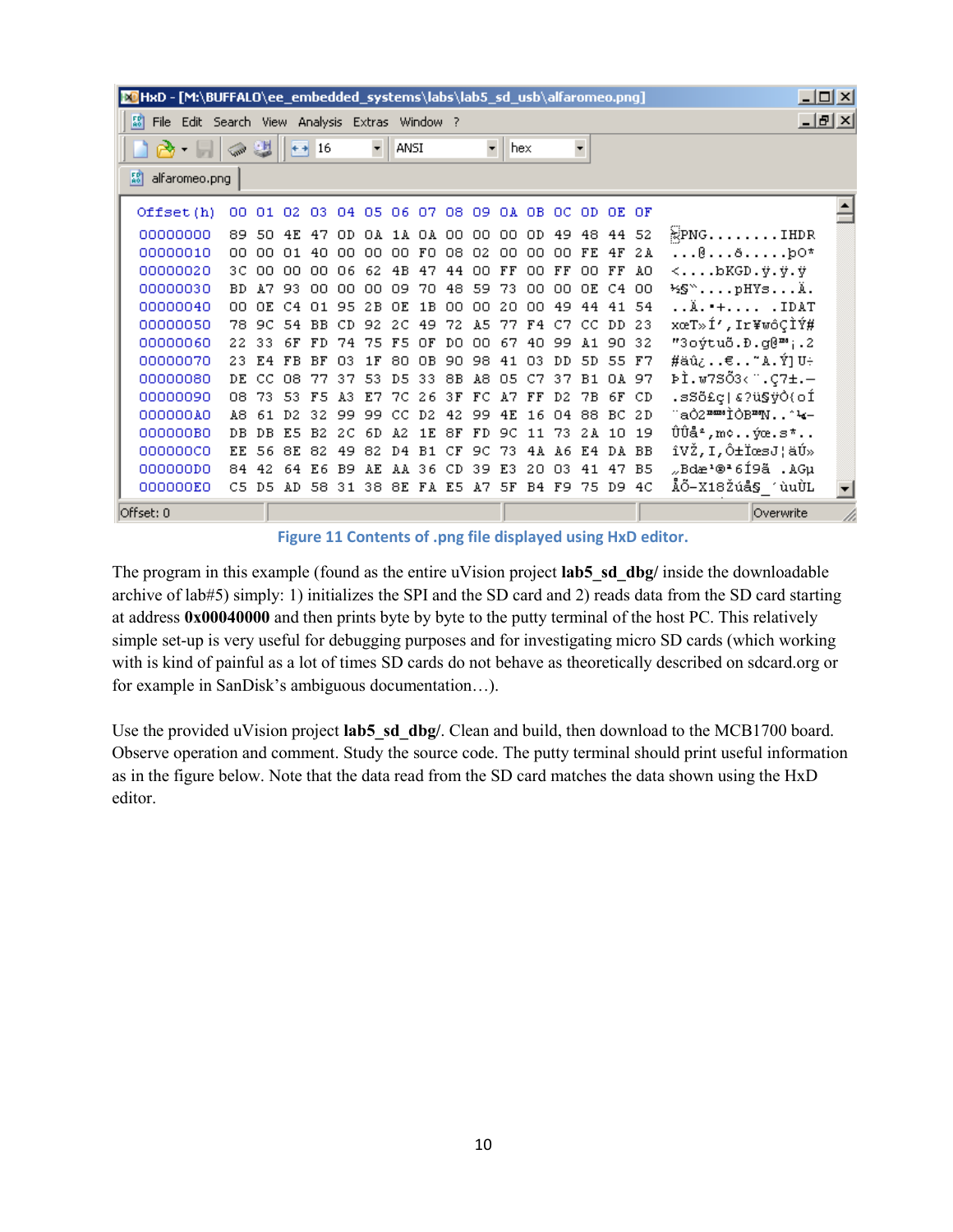| <b>E</b> CUPILS - PUT IT                | ᆜᆜᅀᆜ |
|-----------------------------------------|------|
| MSD Init result: 0                      |      |
| CardType: SD                            |      |
| MsdBlockCount: 1930240                  |      |
| MsdBlockSize: 512 Byte                  |      |
| MsdMemorySize: 988282880 Byte           |      |
| MSD ReadBlock(): CMD17 accepted         |      |
| MSD ReadBlock() result: 0               |      |
| Read data from SD Card result[0]: 0x89  |      |
| Read data from SD Card result[1]: 0x50  |      |
| Read data from SD Card result[2]: Ox4e  |      |
| Read data from SD Card result[3]: 0x47  |      |
| Read data from SD Card result[4]: Ox d  |      |
| Read data from SD Card result[5]: Ox a  |      |
| Read data from SD Card result[6]: Ox1a  |      |
| Read data from SD Card result[7]: Ox a  |      |
| Read data from SD Card result[8]: Ox O  |      |
| Read data from SD Card result[9]: Ox O  |      |
| Read data from SD Card result[10]: Ox O |      |
| Read data from SD Card result[11]: Ox d |      |
| Read data from SD Card result[12]: 0x49 |      |
| Read data from SD Card result[13]: 0x48 |      |
| Read data from SD Card result[14]: 0x44 |      |
| Read data from SD Card result[15]: 0x52 |      |
| Read data from SD Card result[16]: Ox O |      |
| Read data from SD Card result[17]: Ox O |      |
| Read data from SD Card result[18]: Ox 1 |      |
| Read data from SD Card result[19]: 0x40 |      |
| Read data from SD Card result[20]: Ox O |      |
| Read data from SD Card result[21]: Ox O |      |
| Read data from SD Card result[22]: Ox O |      |
| Read data from SD Card result[23]: OxfO |      |

 $-$  test set

**Figure 12 Output of Putty terminal connected to the MCB170 board.**

# **5. Example 2: Read picture from micro SD card and display on the 320x240 LCD display of the MCB1700 board**

This example is an improved version of the previous example. Here, I simply read the small .bmp (TODO: make it work with .png format too) image, **alfaromeo.bmp**, and display it on the 320x240 LCD screen of the MCB1700 board. The program in this example can be found inside the uVision project **lab5\_sd\_lcd/** inside the downloadable archive of lab#5.

Clean and build, then download to the MCB1700 board. Observe operation and comment. Study the source code. You should see the image displayed on the LCD screen as shown below (use the micro SD card from the TA).